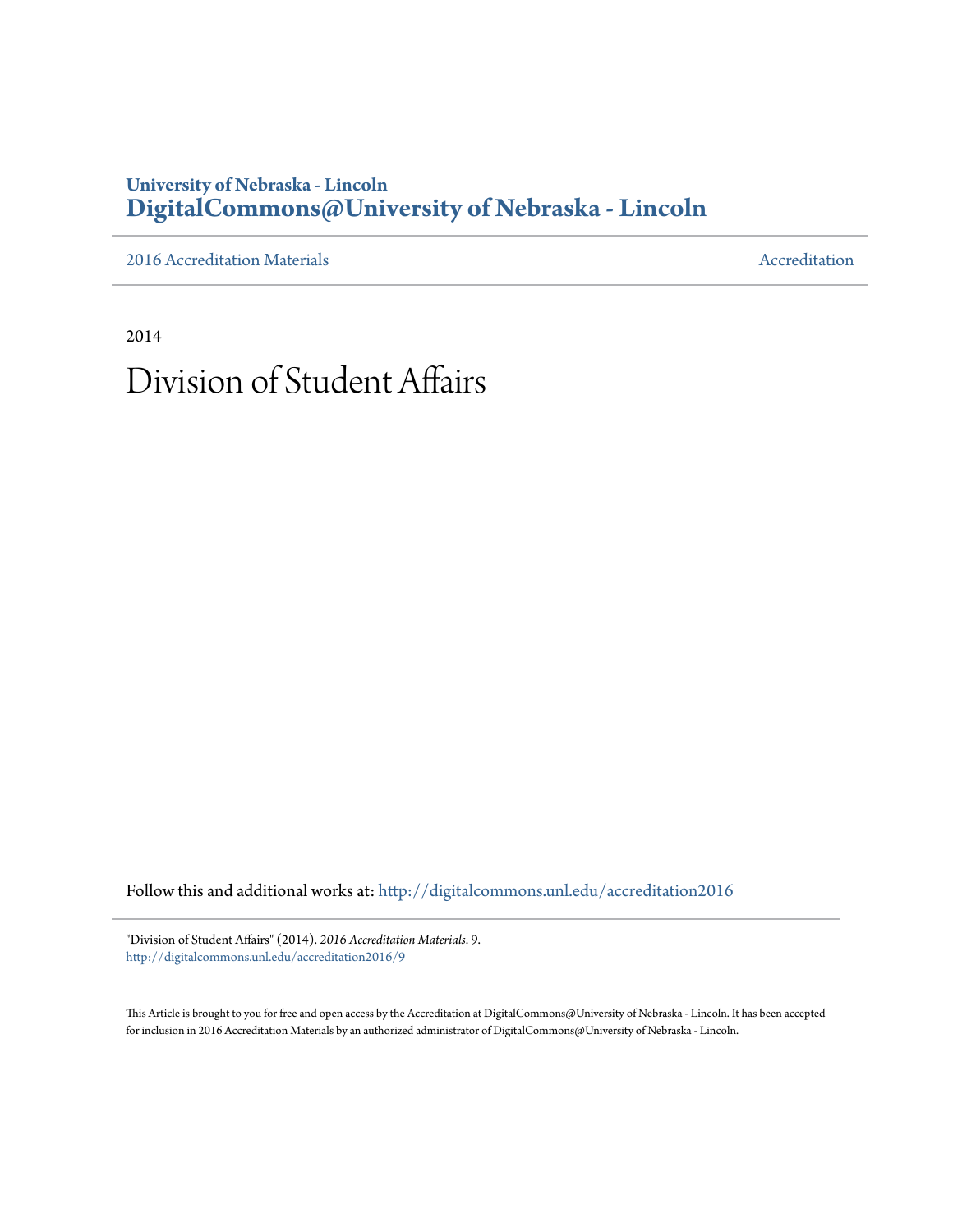#### **Division of Student Affairs**

#### **Mission**

The Division of Student Affairs creates a supportive environment for student learning and achievement by providing essential campus services, innovative programs, and state-of-the-art facilities that complement the University's academic mission. We foster personal growth, skill development, and broad-based experiential learning in a diverse community which contributes significantly to students' overall success at the University of Nebraska-Lincoln and prepares them for life-long personal and professional enrichment.

#### **Association of Students of the University of Nebraska-Lincoln, UNL Student Government**

The purpose of ASUN Student Government is the regulation and coordination of all phases of student self-government and to serve as an agency through which relationships between the administration, faculty, and students and between the general public and students may be maintained.

#### **Center for Civic Engagement**

The UNL Center for Civic Engagement encourages students to connect curricular and cocurricular learning with opportunities to address critical human needs through services, civic related research and social change leadership

#### **Dean of Students Office**

The Dean of Students Office addresses the needs of the institution for: developing, disseminating, interpreting, and enforcing campus regulations for students; dealing with student behavioral problems in a fair, effective manner; and protecting relevant legal rights for students.

#### **Office of Greek Affairs**

The Greek system is a dynamic community with a continued heritage of developing character and success through the ideals of scholarship, leadership, service and maturity in a system that binds men and women together in lifelong excellence.

#### **Nebraska Unions**

The Nebraska Unions foster a social and learning environment that enhances the lives of students, faculty, staff and guests of the University of Nebraska-Lincoln though facilities, services, and programs.

#### **Office of Academic Success and Intercultural Services**